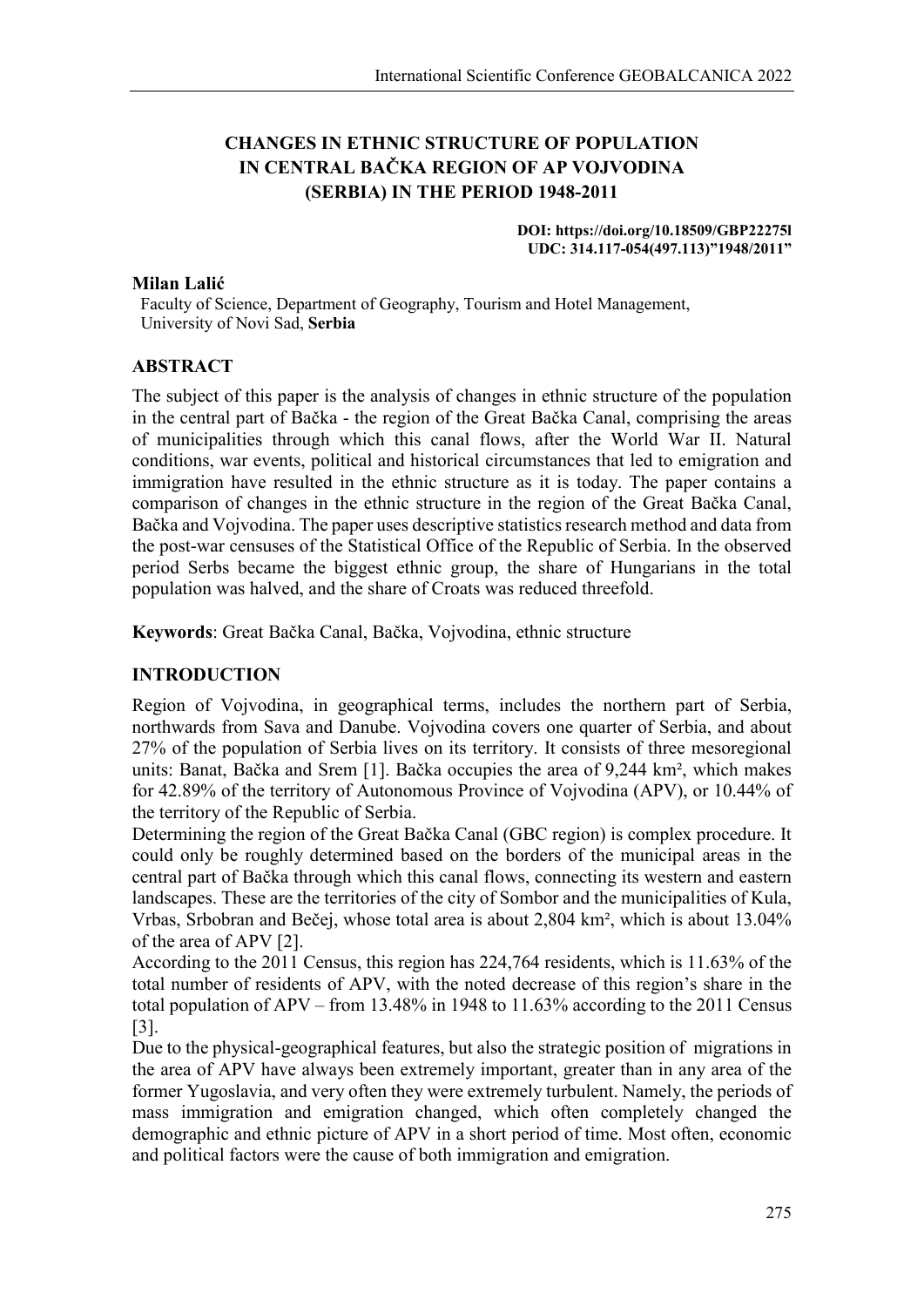The greatest influence on today's ethnic structure of APV has been made by migrations from the beginning of the 18th century to the present. War events, natural conditions, political and historical circumstances that led to emigration and immigration have resulted in the ethnic structure as it is today [1].



**Figure 1**. Location of the Grand Backa Canal Region.

The GBC region is located in the central part of Bačka, where at the end of the 17th century there was about 40% of the area under ponds and swamps. By digging GBC, drainage has increased the area of fertile land, improved living conditions and this region has become a very desirable area for living and business, so that throughout history it has been the subject of settlement by members of different ethnic groups. As the countries to which it belonged changed, there were mechanical movements of the population. During the Austro-Hungarian Empire, the majority of the population were Germans, then Hungarians, and after the First and Second World Wars and the formation of new states, the South Slavic population was colonized. The disintegration of Yugoslavia and the formation of nation-states caused new migrations.

In the second half of the 20th century, periods of immigration, industrialization, emigration for economic reasons, and political turmoil took turns. In the 1990s, with the breakup of Yugoslavia and the creation of new ethno-national states, new mass migrations took place, in which mostly Serbs from the former republics of the Yugoslavia immigrated, and Hungarians and Croats emigrated. Common to all the ethnic groups in this area is the depopulation due to the consequences of negative natural increase, which is a result of their unfavourable age structure, increasingly pronounced need to move to larger city centres for education and employment, emigration for economic reasons [1]. Unlike other parts of APV and Bačka, the GBC region is characterized by the influence of colonisations caused by the construction of the canal, more intensive development of agriculture, significant industrialization and development of the entire area. Because of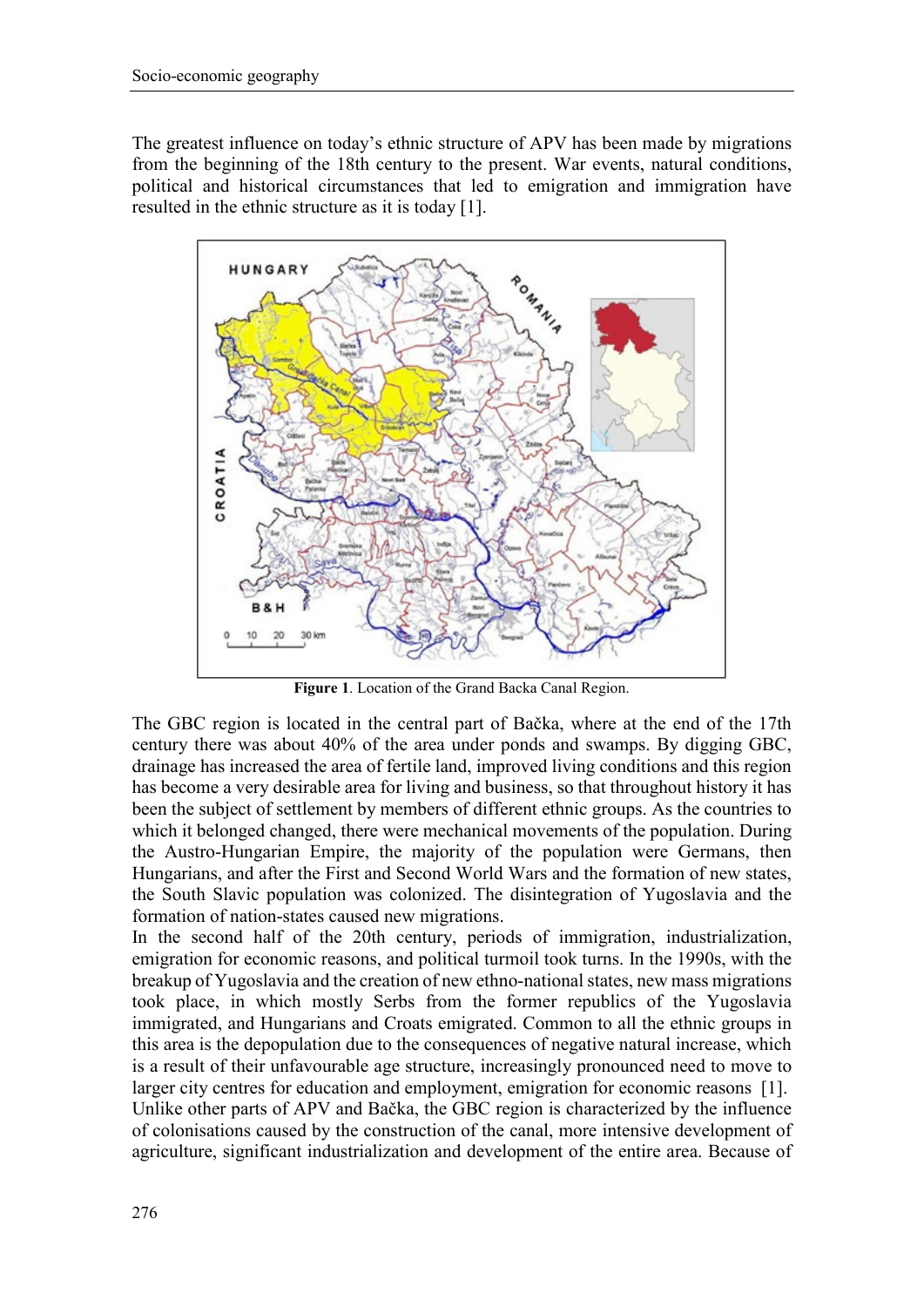that, the migration processes were more pronounced - immigration in favourable periods, emigration of Germans and parts of Hungarians after the world wars, arrival of colonists, rural-urban migration. Fewer and fewer inhabitants were engaged in agriculture, and the transition and the breakup of Yugoslavia had a very unfavourable effect on the economic status of the entire region. From the once leading municipalities in the APV, and even in the entire Republic of Serbia, the entire region has become an exodus area.

# **RESEARCH METHODOLOGY AND DATA SOURCES**

The subject of this paper is the analysis of the changes in ethnic structure of the population in the region of the GBC. The descriptive statistics research method was used in this paper for analysis of the population by national groups. The graphic method was used to display comparative statistical records in the regions of GBC, Bačka and APV.

Changes in the population of Bačka were frequent because the periods of demographic and economic prosperity alternated with the periods of recession and depopulation. Frequent migrations of peoples, numerous wars, epidemics, changes in states and cities, different economic changes, industrialization and urbanization processes caused huge demographic changes. Some of these factors had a stimulating effect, while others had a depressing effect on the number and ethnic structure of the population of Bačka. All these changes are interesting for geographic research, with significant difficulties caused by rare, irregular, incomplete and unreliable censuses [4].

Modern statistics on the territory of today's Vojvodina appeared in the second half of the 19th century, but frequent changes of administrative borders and changes in the methodology of data processing don't offer sufficient opportunities for research and comparison. In the paper, we used data from, post-war censuses of 1948, 1961, 1971, 1991, 2002 and 2011 on the territory of Vojvodina, Bačka and the municipalities belonging to the GBC region.

It is necessary to emphasize here that the question of ethnicity is formulated as an openended question with a legal instruction that, according to Article 47 of the Constitution of the Republic of Serbia, citizens are not obliged to declare their ethnicity. Thus, in the 2011 Census, the highest international standard was met, according to which every person was guaranteed the right to free expression of his/her ethnicity [3].

Apart from socio-political events and demographic factors (migrations and natural growth), it should be stressed that non-demographic variables were important determinants of changes in the ethnic composition and territorial distribution of Serbia's population. Above all, it is the principal of free declaration on national affiliation which enables change of nationality, namely a temporary one (due to political, social, psychological reasons) or a permanent one (due to assimilation processes), which influences the population dynamics of ethnic communities. Ethno statistical data ranges may also be conditioned by applied (or changed) census – methodological solutions regarding certain nationalities, which are often a result of political circumstances and decisions [5].

# **RESEARCH RESULTS AND DISCUSSION**

In ethnic sense, Republic of Serbia is a multinational community. The final results of the 2011 Census showed that there are 21 ethnic communities in Serbia with more than 2,000 members. Besides Serbs, the most numerous are Hungarians, followed by the Roma and Bosniaks. In terms of multi-ethnicity, the region of Vojvodina stands out, where besides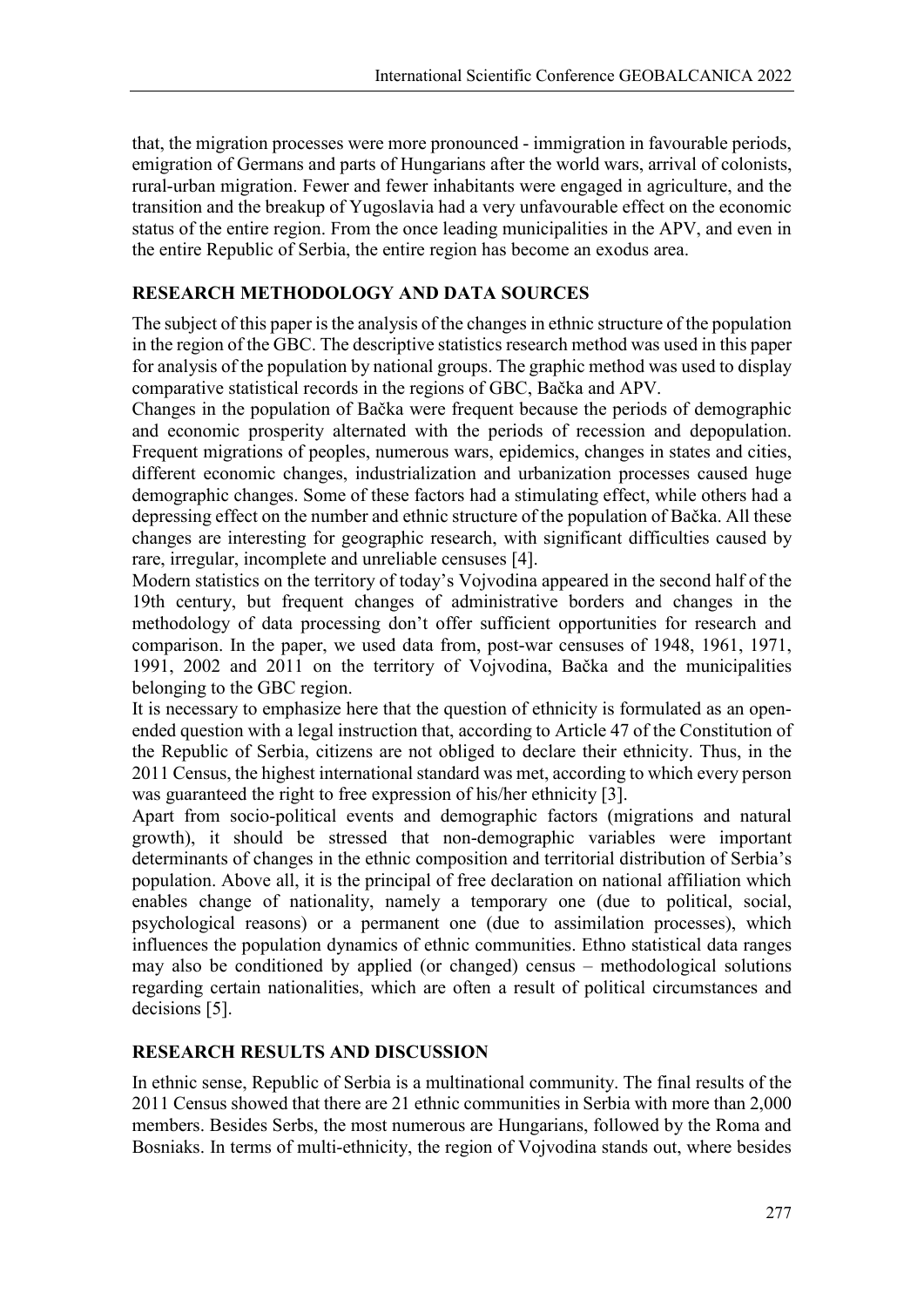Serbs (66.8%), members of a number of national minorities live as well. They are very different in regards to their origin, tradition, culture, mother tongue, religion and demographic features. Because of their ethnic, religious and cultural differences, the region of Vojvodina became a unique area.

Of the national minorities in APV, the most numerous are Hungarians (13.0%), Slovaks (2.6%), Croats (2.4%), Roma (2.2%), Romanians (1.3%), Montenegrins (1.2%), while members of other minorities individually make up less than 1% of the population of APV [3].

At the level of Bačka, Serbs are the most numerous (62.5%), and of the national minorities, more than 1% of the population are Hungarians (14.3%), Croats (3.6%), Slovaks (2.6%), Montenegrins (2.0%), Roma (1.8%), Bunjevci (1.6%) and Ruthenians  $(1.2\%)$  [3].

In the GBC region, besides the most numerous Serbs (57.4%), the Hungarians (14.3%), Montenegrins (5.5%), Croats (3.8%), Ruthenians (3.6%) and Roma (1.4%) are the most represented, and about 1% are Ukrainians and Bunjevci.

The size of categories of residents who did not express their national affiliation is interesting - at the level of APV there are 4.19% of such citizens, in Bačka 5.08%, and in the region of GBC 5.77%. In the 1971 Census, the category Yugoslav - nationally undecided was represented by 2-3%, and in 1981 it was 8.5-9.5%, and in 1991 by 8.4- 10%. After the breakup of Yugoslavia, in the 2002 Census, the percentage of those who declared themselves as Yugoslavs and those who did not declare themselves or were undecided was approximately the same: 2.5-3.5%. In the 2011 census, the category of Yugoslavs practically disappeared (less than 1%).

Whether they were a specific political category or an equal ethnic entity, the issue of the Yugoslav category depended to a great extent on the political background and social circumstances. Yugoslavs do not have a special ethnic origin, and their mutual frame of reference is identification with the country in which they live [6].

What's obvious is that Serbs and Hungarians together make for 73.61% in the region of the GBC, 76.77% in Bačka and 79.76% in APV [3].

As noted, during the early Middle Ages there was a great migration of people across the territory of today's Bačka. After the Huns, Goths, Alans, Sarmatians, Gepids, Francs, Pannonian Avars and Slavs, only the Hungarians created a more permanent state in these areas. Hungarians dominated Bačka until the arrival of Turks. During Turkish reign, the devastated areas were inhabited with Serbs and Bunjevci, and during the rule of Austria-Hungary, colonization of Hungarians, Germans, Slovaks and Ruthenians followed. The Serbs who were border guards and stock-keepers weren't included in the colonization to a greater extent, but instead they inhabited the area mostly spontaneously. These and all the subsequent migrations determined the ethnic mosaic of this region [4].

In the first half of the 20th century, the dominant ethnic group on the territory of Bačka were the Hungarians (34-42%), followed by Germans (20-25%) and Serbs (19-26%). Two world wars conditioned new migrations and colonisations, and so, from the 1953 Census, Serbs became the biggest ethnic group, while the Germans made for an insignificant ethnic group. With the departure of Germans, a mass colonization of Serbs from passive regions took place in the GBC region, and they became the most numerous ethnic group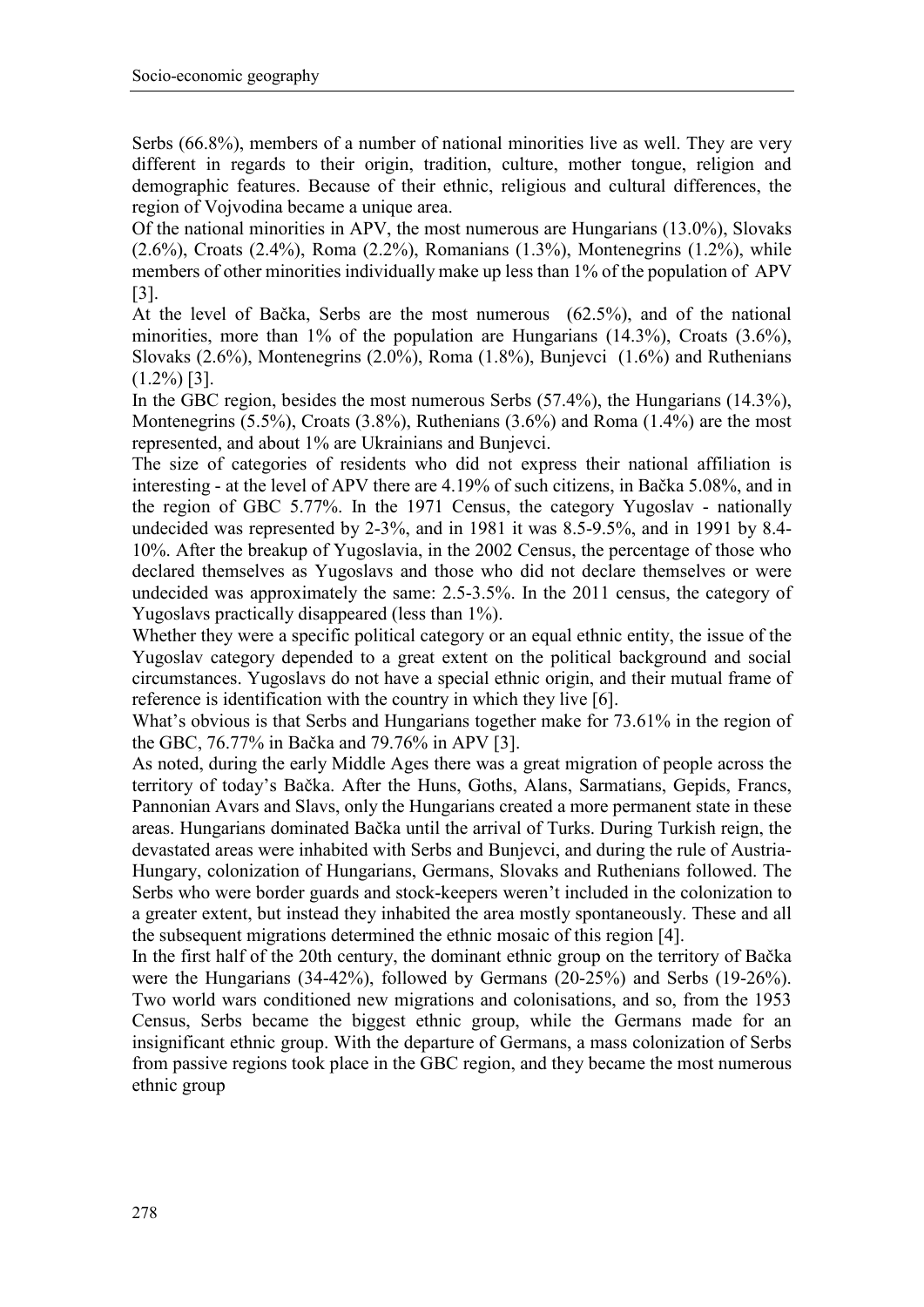| Censuses | Total   | Serbs   | <b>rapic 1.</b> Changes in the culture structure of the population of the ODC region (1740 2011).<br>Hungarians | Croats | Ruthenians | Montenegrins |
|----------|---------|---------|-----------------------------------------------------------------------------------------------------------------|--------|------------|--------------|
| 1948     | 251,193 | 102,882 | 79,310                                                                                                          | 28,295 | 12,283     | 18,427       |
|          |         | 40.96%  | 31.57%                                                                                                          | 11.26% | 4.89%      | 7.34%        |
| 1953     | 257,873 | 105,115 | 79609                                                                                                           | 26,805 | 12,877     | 17,959       |
|          |         | 40.76%  | 30.87%                                                                                                          | 10.39% | 4.99%      | 6.96%        |
| 1961     | 241,022 | 110,280 | 70,375                                                                                                          | 23,678 |            | 22,361       |
|          |         | 45.76%  | 29.20%                                                                                                          | 9.82%  | $\cdots$   | 9.28%        |
| 1971     | 254,867 | 113,567 | 67,940                                                                                                          | 22,415 | 11,667     | 21,926       |
|          |         | 44.56%  | 26.66%                                                                                                          | 8.79%  | 4.58%      | 8.60%        |
| 1981     | 257,638 | 111,125 | 59,889                                                                                                          | 18,262 | 11,202     | 24,148       |
|          |         | 43.13%  | 23.25%                                                                                                          | 7.09%  | 4.35%      | 9.37%        |
| 1991     | 251,553 | 115,811 | 51,921                                                                                                          | 11,041 | 10,484     | 25,430       |
|          |         | 46.04%  | 20.64%                                                                                                          | 4.39%  | 4.17%      | 10.11%       |
| 2002     | 251,871 | 115,159 | 51,565                                                                                                          | 11,062 | 10,418     | 24,642       |
|          |         | 45.72%  | 20.47%                                                                                                          | 4.39%  | 4.14%      | 9.78%        |
| 2011     | 224,764 | 129,018 | 36,436                                                                                                          | 8,607  | 8,069      | 12,422       |
|          |         | 57.40%  | 16.21%                                                                                                          | 3.83%  | 3.59%      | 5.53%        |

**Table 1**. Changes in the ethnic structure of the population of the GBC region (1948-2011).

Source: Authors' computations based on the Statistical Office of the Republic of Serbia data.

The paper is presented an analysis of changes in the ethnic structure in the GBC region, with special emphasis on the groups that are most represented, namely Serbs, Hungarians and Croats. According to results of the 2011 Census, specificity of the GBC region in ethnic composition in relation to the entire territory of Bačka and APV is the noticeably higher presence of Montenegrins and Ruthenians, significant presence of Ukrainians and Bunjevci and practically a symbolic number of Slovaks and Romanians.

Table 1 shows the change in the number and percentage of the most represented ethnic groups in the GBC region, noting that Croats should take into account the fact that starting from the 1991 Census, the Bunjevci and Šokci categories appear, and in previous Censuses they mostly declared themselves as Croats. Until the 1971 Census, Ruthenians and Ukrainians were one category, and since 1971 they became separate categories.

## **Serbs**

Serbs held absolute majority (50.58%) in the first post-war census in 1948. They didn't have even a relative majority (37.55%) in Bačka, while they were a relative majority (40.96%) in the GBC region. Increase of a share in total population is the consequence of emigration of the German population and the result of colonization, which was more intense in other mesoregions of APV than in Bačka, especially its northern part, where the Hungarians, who didn't conduct major emigrations after the war, dominated.

According to records from the census, the absolute number of Serbs during the observed period in Bačka was on a constant rise (from 302,000 that were registered in 1948 to 559,000 from, the 2002 census), while their number fluctuated for years around 110,000- 115,000, i.e. around 45% in the GBC region. On the level of the entire AP Vojvodina, absolute number of Serbs at the beginning of the observed period was between 800,000 and 900,000, to be more than one million (1,018,000) for the first time in 1961. After that, a mild growth was recorded, but within the limits around 1.1 million, which made for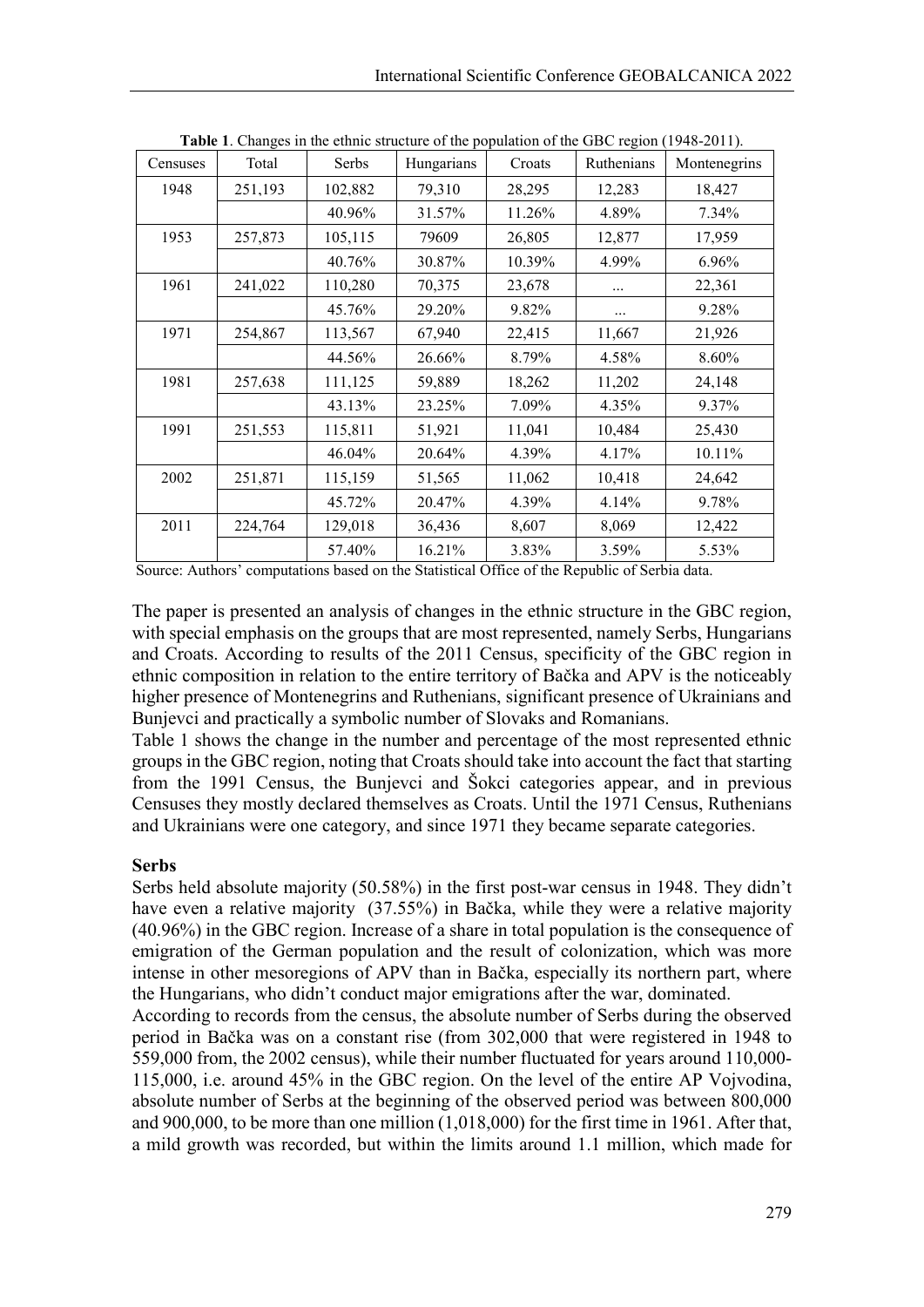around 55-57% of the population. In the last intercensal period, markedly depopulated in all the three regions, the number of Serbs increased significantly, which was reflected in the relative share, which reached 62% in Bačka, 67% in APV, and in the GBC region, for the first time the Serbs had the absolute majority of 57.4% of the population. Serbs became an absolute majority (55-65%) in all the municipalities of the region except in Bečej, where they don't have even a relative majority (41%) [6].

The graph (Figure 2) shows the change in the share of Serbs in the total population in the region of GBC, Bačka and APV. The share of Serbs in the total population at the level of APV is about ten percent higher than the share in Bačka and in the GBC region. In all three regions during the observed period, except in the inter-census period from 1971- 1981, the increase was constant and especially pronounced in the last inter-census period (2002-2011).



**Figure 2**. Change in the share of Serbs in the total population of the region GBC, Bačka and APV Source: Authors' computations based on the Statistical Office of the Republic of Serbia data.

Even though the beginning of the observed period coincides with the end of the planned colonization of Serbs and to a lesser extent other South Slavic peoples (Croats, Montenegrins, Macedonians) from the passive mountainous regions of Yugoslavia, the further increase was influenced by spontaneous immigration. The decline in the period from 1971-1981 is explained by the decline in natural increase, and the positive migration balance which mostly referred to Serbs became negative. Also, a number of Serbs began to declare themselves as Yugoslavs [4], which is probably the key moment in this analysis of the decline in relative share.

However, the 1991 census recorded a significant increase in the absolute number of Serbs. This is a consequence of the national homogenization caused by the general political situation in the former SFR Yugoslavia. The 2011 census directly reflects the large immigration of refugees from the war-torn parts of the former Yugoslavia. The record increase in the relative number of Serbs in the GBC region is also a consequence of the emigration of Hungarians and Croats, as well as changes in the declaration of certain ethnic groups (Montenegrins, Croats). The great depopulation is also a result of internal migrations (emigration to Novi Sad and other industrial centres), as well as the reliefs that the residents of this region used in obtaining the citizenship of the countries of the EU, primarily Hungary.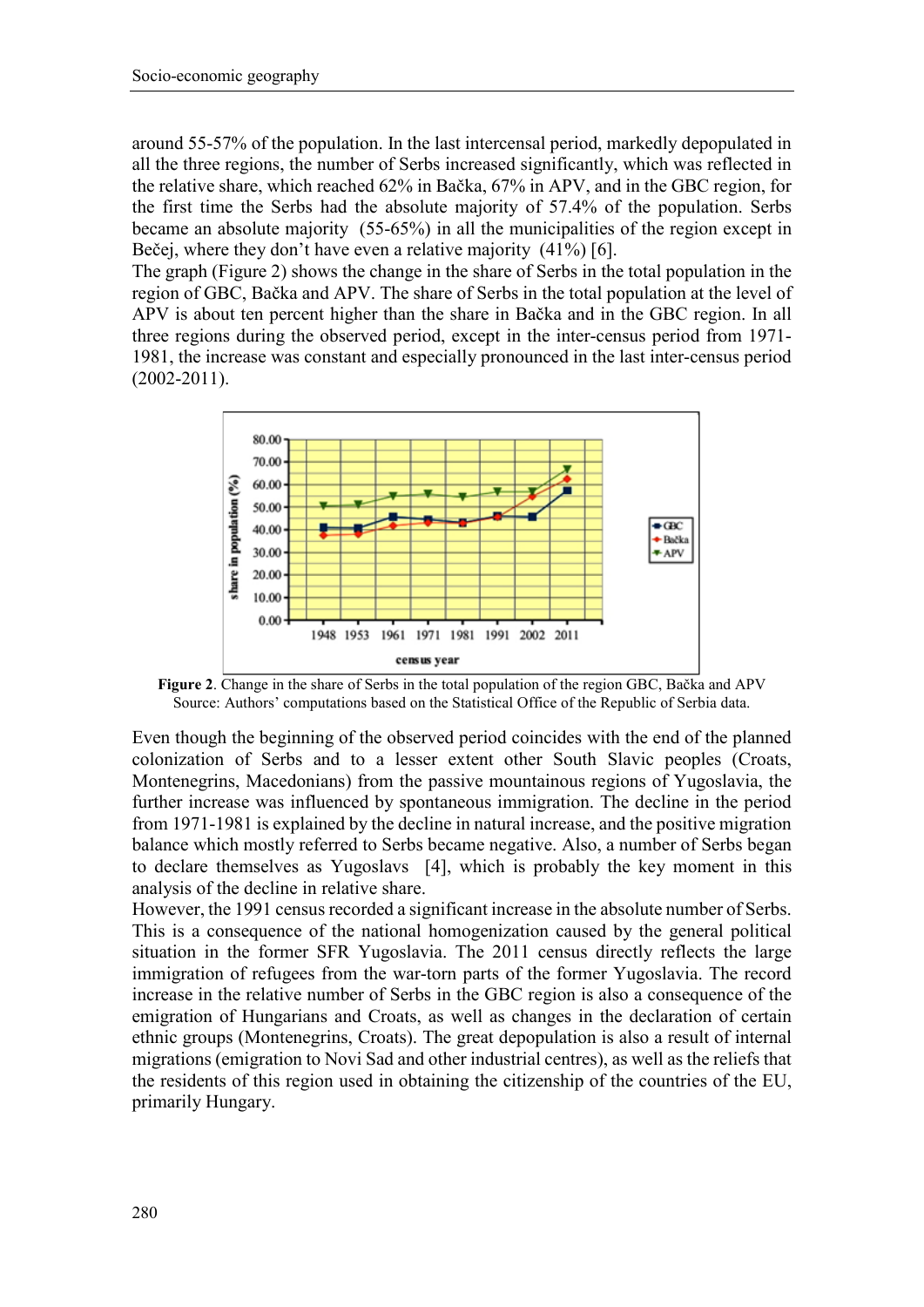#### **Hungarians**

Hungarians were the most numerous people in Bačka until the 1953 census, and after that census they took second place. Their share in the total population of Bačka in the observed period decreased from 38% (1948) to 14.3% (2011). The Hungarians from Bačka recorded their absolute highest population in the 1961 census: 307,307. In the GBC region, the share of Hungarians in the total population has halved - from 32% to 16%. The number of Hungarians decreased 2.17 times. The largest was 79,609. It gradually decreased to 51,565, which is the result from the 2002 Census, and the absolute minimum (36.436) was recorded in the 2011 Census. At the level of the entire APV, the number of Hungarians in the 1946-1961 censuses was about 400,000, with a steady decline after 1953. The largest decline was recorded in the inter-census period from 2002-2011, dropping from 339,491 to 251,136, with a decrease in the relative share of the total population from 26% to 13% [6].



**Figure 3**. Change in the share of Hungarians in the total population of the region GBC, Bačka and APV Source: Authors' computations based on the Statistical Office of the Republic of Serbia data.

After the emigration of Hungarians from this area after World War I and the negative natural increase, their number has stabilized. After the occupation of Bačka, Hungarian authorities colonized the Hungarians from Bukovina in place of the expelled Serbian colonists. Just before the end of World War II, most of these colonists emigrated to Hungary. The 1948 census registers a significant increase in the number of Hungarians in Bačka, which is an indication that there were no major emigrations of Hungarians after the war, and also that there was relatively little suffering during the war. In addition, 20,000 to 30,000 Germans declared themselves as Hungarians. The next census in 1953 recorded a slight increase in the number of Hungarians, but also a decrease in their share, which will continue in all subsequent censuses. This is explained by the worsened biological structure and the decline in the birth rate, as well as the constantly negative migration balance due to going to work abroad [4]. The GBC region is also characterized by emigration to other parts of Bačka (primarily to industrial centres of Novi Sad and Subotica, as well as areas where Hungarians are the dominant ethnic group).

In the period from 1992-2011, there was a significant emigration of Hungarians to their parent country due to the political and economic circumstances in which Serbia found itself after 1992. Also, we can expect a decrease in the number of Hungarians after 2011, when they were given the opportunity to take Hungarian citizenship, which greatly facilitated their path to resettlement and employment in EU countries, which is significant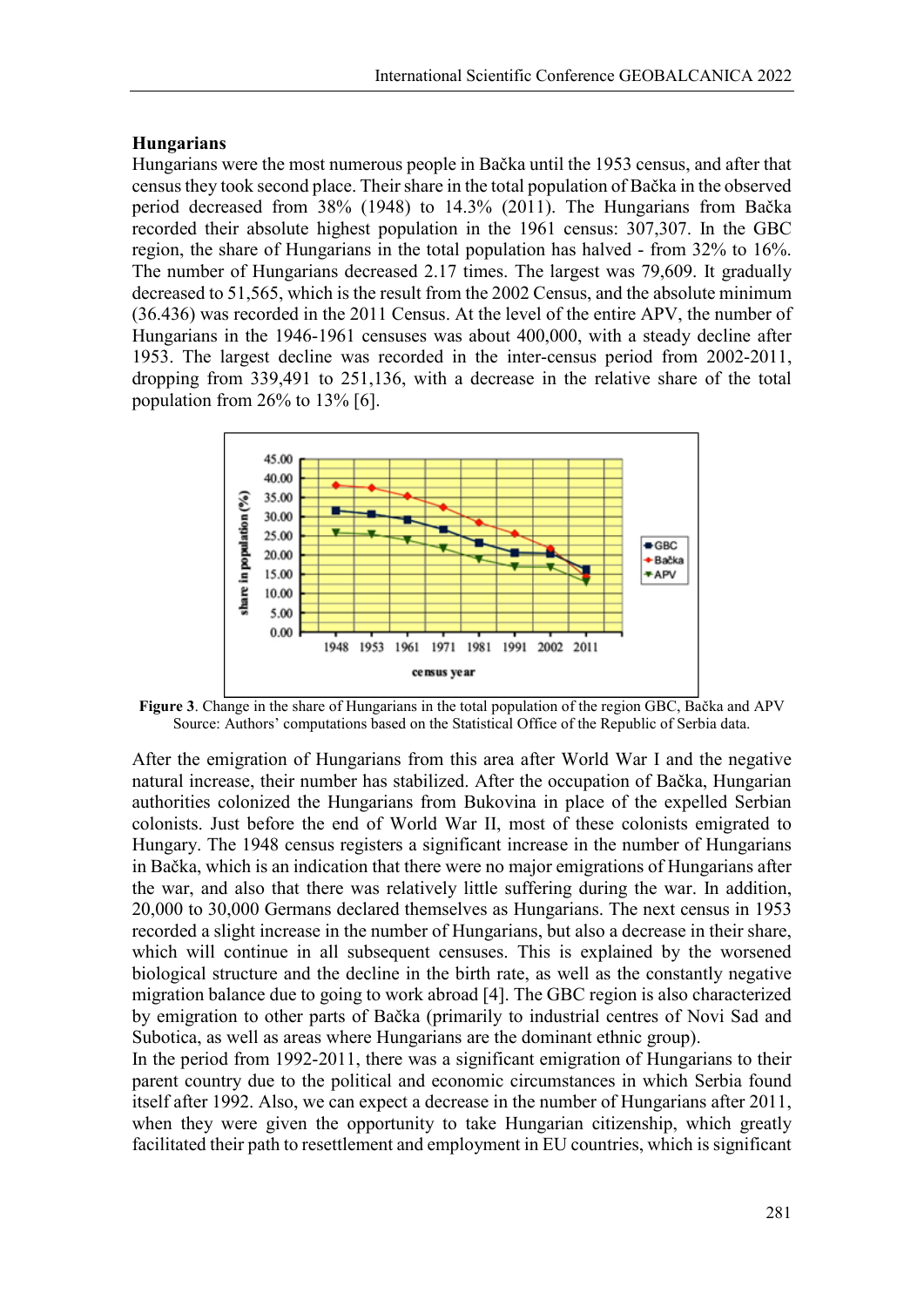in the years of difficult economic situation and significantly reduced employment, especially for the younger population.

In the GBC region, Hungarians in the municipality of Bečej, where they had an absolute majority according to the 2011 census, have a relative majority (41%), in the municipality of Srbobran and the city of Sombor they are second in share, in the municipality of Vrbas third (after Serbs and Montenegrins), and fourth in Kula municipality (after Serbs, Ruthenians and Montenegrins) [3].

## **Croats**

Croats are the third largest ethnic group in Bačka in the post-war period. Until the end of World War I, they were very few in Bačka. At that time, most of the future Croats declared themselves as Bunjevci and Šokci. Only after the end of World War II did the 1948 census provide the first data on the number of Croats. As with most other ethnic groups, the number of Croats grew until the 1961 census, after which it started to decline. In addition to the unfavourable age structure and the decline in natural growth, the decline in the number of Croats is also influenced by going abroad to work. Also, in the 1981 and 1991 censuses, the declaration of Croats, Bunjevci and Šokci as Yugoslavs was noticeably increased [4].

The Croatian national minority is characterized by two long-term and general demographic processes - total depopulation (inter-census population decline) and demographic aging (reduction of the young contingent and increase of the old population). Changes in the number and structural characteristics of the Croatian population in APV during the second half of the 20th century, and especially since the early 1960's, were strongly influenced by demographic (endogenous) and nondemographic (exogenous) factors, among which particularly significant were the longterm emigration trends, increasingly unfavourable bioreproduction (low birth rate and higher mortality), rapid population aging, assimilation processes and census ethnomimicry, unfavourable political and social conditions in Serbia, especially in the late 1980s and 1990s (de-Croatization of Croats and the 'Bunjevci-Šokci" issue), the unresolved issue of Croatian minority, including the non-recognition of the status of (new) national minority after the breakup of Yugoslavia, the bad economic situation in Serbia, which has also encouraged emigration and the like [7].

To these factors of demographic dynamics of Croats in APV should be added the general determinants of modern social and demographic development of Serbia, above all the fact that "in the last decade of the 20th century there were radical political and economic changes in Serbia that significantly affected all segments of social life. The breakup of Yugoslavia and the creation of new ethno-national states, war and ethnic cleansing, a large number of refugees and displaced persons, voluntary and forced ethnocentric migrations have led to great changes in the demographic development and ethnic structure of the Serbian population" [8].

Total depopulation is the dominant dynamic demographic process in the Croatian minority community in Serbia, and has been uninterrupted since 1961. The number of people in APV who declared themselves as Croats in the census decreased in only fifty years (1961-2011) from 145,341 to 47,033 inhabitants or by 67.6%, or absolutely by 98 thousand people, with an average annual rate of -1.34%. In the same period, their share in the total population of the AP Vojvodina decreased from 7.84% to 2.43%. In Bačka in the same period, the number of registered Croats dropped from 96,098 to 35,437, i.e. by 60,661 or 63.1% or -1.26% per year, with a decrease of the relative share from, 11.62%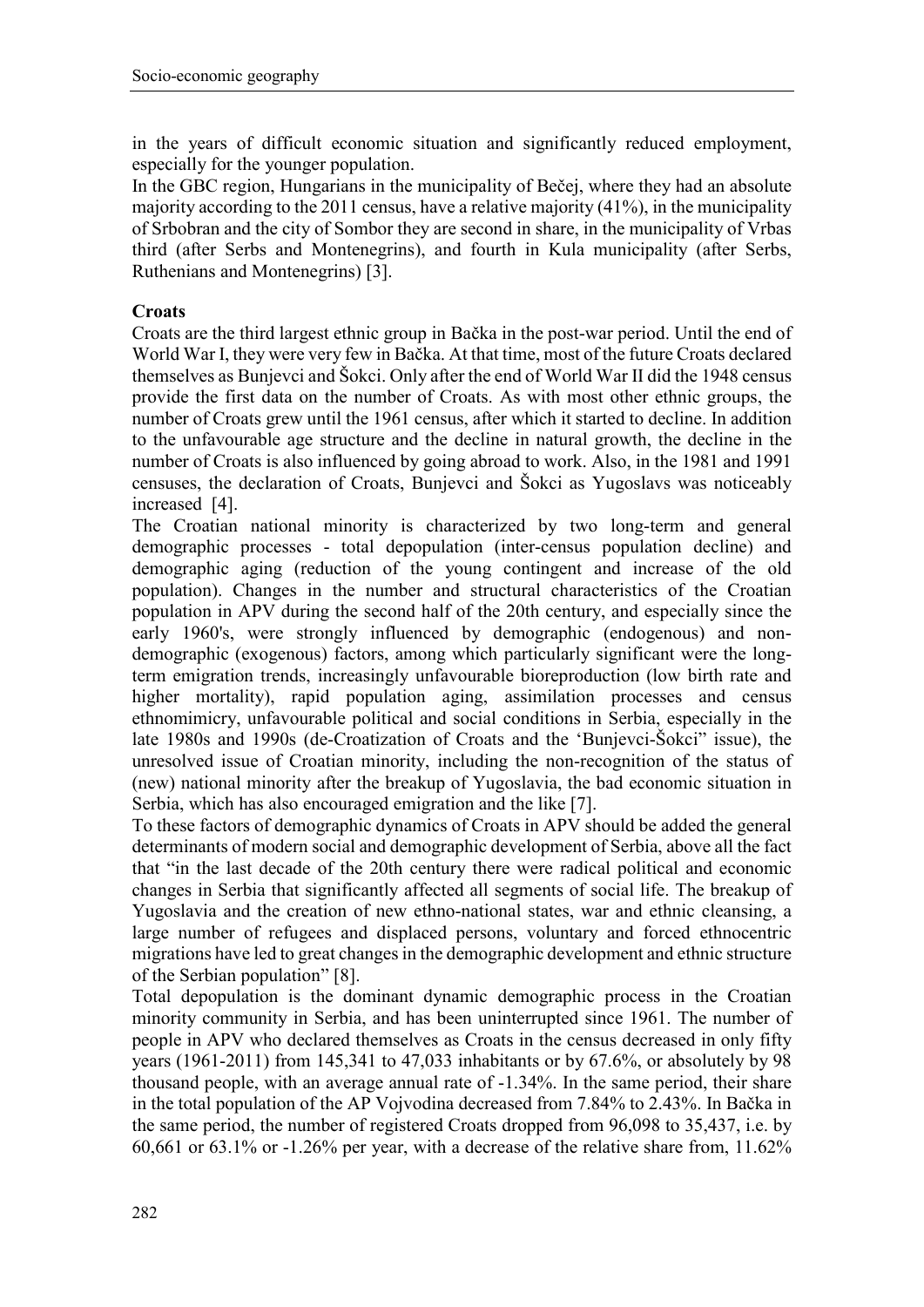to 3.58%. In the GBC region, depopulation was present throughout the post-war period and the number of Croats decreased from 28,295 (when they accounted for 11.26% of the total population) to 8,667 or 69.3% or -1.10% per year. The intensity of depopulation was different in certain inter-census periods, which is indicative depending on the basic causes and factors of depopulation [6].



**Figure 4**. Change in the share of Croats in the total population of the region GBC, Bačka and APV Source: Authors' computations based on the Statistical Office of the Republic of Serbia data.

In the region of the GBC, most Croats live in the city of Sombor, where their share went from around 23% down to 8.2%, with a significant number of those who declared themselves as Bunjevci or Šokci. In the municipalities of Kula and Vrbas, the share of Croats in the same period decreased from about 3% to 1.3%, while the municipalities of Srbobran and Bečej never had a significant number of Croats living there and their share was about 1.4%, while now it is below  $1\%$  [3], [6].

# **Other ethnic communities**

The specificity of ethnic structure of the GBC region are the Ruthenians, Montenegrins and Ukrainians, whose population is significantly smaller in other parts of Bačka and APV.

## **Ruthenians and Ukrainians**

Although represented in smaller numbers from other ethnic communities in Vojvodina, with a very small population resources, Ruthenians and Ukrainians have a very interesting folklore heritage and a variety of common, but different characteristics. Unlike the Ruthenians, who have migrated from the north-eastern counties of former Hungary in the eighteenth century, the current Ukrainians in Serbia, which mainly live in Vojvodina originate from migrations of Ukrainians from Bosnia, from the time when Bosnia and Herzegovina and Serbia were in the common state of Yugoslavia most mid-twentieth century [9].

Until the 1971 Census, Ruthenians and Ukrainians were collectively presented, so changes in the number of individual ethnic groups can be analysed in the period from 1971-2011. At the 1971 Census, there were 20,109 Ruthenians in the APV, who made up 1.03% of the total population, and 5,006 Ukrainians or 0.26%. In the same period, 16,802 Ruthenians (1.75%) and 3,441 Ukrainians (0.36%) lived in Bačka. In the GBC region in 1971, 11,667 people declared themselves as Ruthenians, which was 4.58%, while there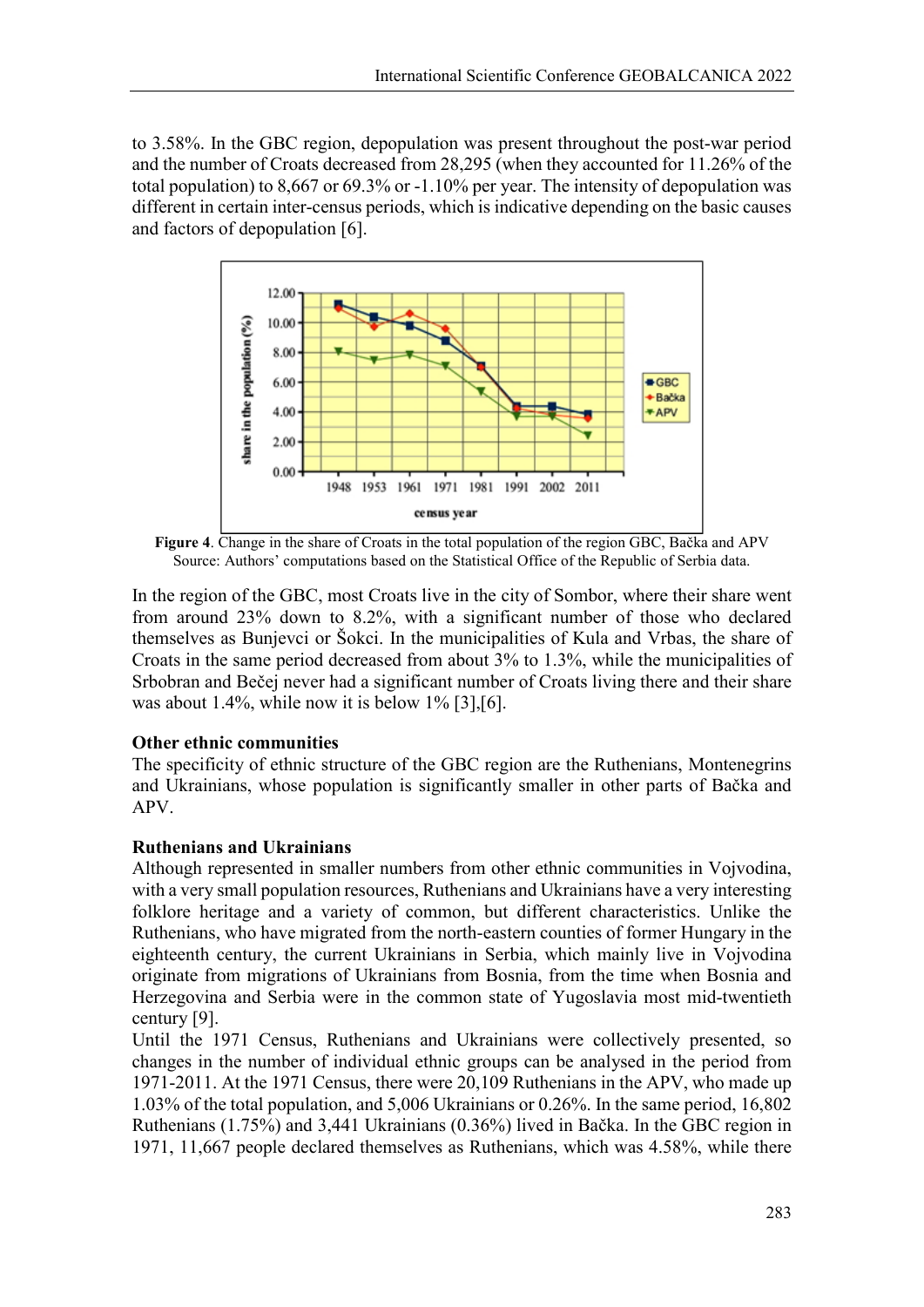were 2,520 Ukrainians (0.99%). Over the next 40 years, the number of Ruthenians and Ukrainians decreased, so that in 2011 - 13,928 (0.72%) Ruthenians and 4,202 (0.22%) Ukrainians were listed in the APV. On the same list, there were 12,148 (1.23%) Ruthenians and 3,591 (0.36%) Ukrainians in Bačka, and 8,069 (3.59%) Ruthenians and 2,199 (0.98%) Ukrainians in the GBC region. So, the number of Ruthenians in the mentioned period decreased by 30%, and the number of Ukrainians at the level of APV by 16%, while at the level of Bačka it increased by 4%, which is a consequence of migration from Srem to Novi Sad [6].

The centres of the Ruthenian population concentration in APV were central parts of Bačka and western part of Srem. According to the 2011 census, the Ruthenians did not make the majority in any of the municipalities. Majority of the Ruthenians in APV (88%) live on the territory of the municipalities of Kula (10.6%), Vrbas (8.0%), Žabalj (5.1%), and Šid (3.4%) and the town of Novi Sad.

Territorial concentration of the Ukrainians differs partly from the Ruthenian population, although most of them live in the central part of Bačka in the municipalities of Kula (making almost 3% of the total population) and Vrbas (about 2% of the total population). In the GBC region, there is Ruski Krstur (Kula municipality) in which the Ruthenians have an absolute majority and Kucura (Vrbas municipality) where they have a relative majority.

Despite relatively favourable conditions for further development in all areas of social and public life, there has been a visible decreasing trend of population within these two communities, which is highly prominent with the Ruthenians. We may expect further decrease in the number of the Ruthenians and the Ukrainians in the future, due to the negative natural population growth, unfavourable age structure, prominent need for migrations to urban centres in search for education and employment opportunities, where there is possibility of exposure to assimilation and acculturation processes, mixed marriages and emigration of educated professionals to foreign countries [9].

## **Montenegrins**

The traces about colonization of Montenegrins on the territory of APV dated from the time after the First World War, 1918, when the king Alexander I Karađorđević gave a prize by the land in APV to the volunteers and warriors of the Balkan wars and the First World War. About agrarian reform after the World War I and the arrival of people from Montenegro, there are numerous sources [10]. The Second World War interrupted this land reform and colonization. At the end of the Second World War, new authority conducted new colonization [11].

Montenegrins were colonized in the central part of Bačka. The biggest migrations of Montenegrins happened in the period from 1947-1948, but the waves of colonization continued later on as well.

Montenegrins have been settling in Serbia for decades. APV (besides Belgrade) is considered the most desirable area for immigration. They would adapt to the new environment quickly and easily, taking massive and active roles in social and political processes. Causes of migrations can be distinguished: an economic nature, the cultural, individual emancipation, the political, the emotional (planning a marriage). The most frequent cause for migration to Serbia was enrolment into high schools or universities. Some of the cases of migrations were inspired by the example of friends or relatives [12]. Number of Montenegrins in APV was increasing with different intensity until disintegration of Yugoslavia. After that, it started to reduce. The most intensive fall was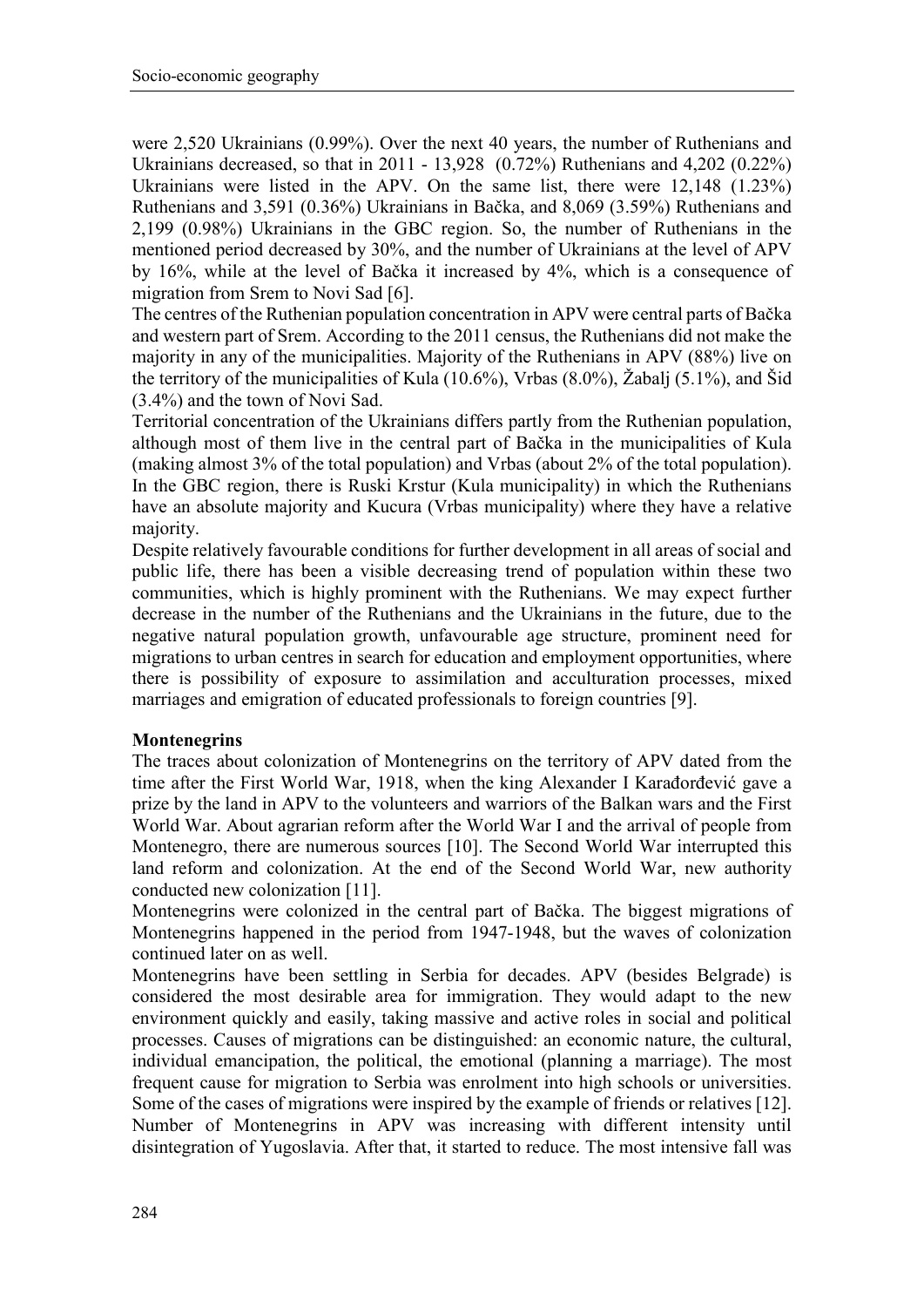noticed according to data of census 2011. The greatest intensity was between the years 1971 and 1981. In that period the number of Montenegrins in Vojvodina was increased for 16.2%.

Around 90% of Vojvodinian Montenegrins live in Bačka, around 60% in the GBC region. The biggest population of Montenegrins in the APV was recorded in 1991, when 41,721 members of this ethnic group were registered, and they made for 2.22% of province's population. From this number, 38,138 of them lived in Bačka, where their relative share was 3.79%. In the GBC region, there were 25,430 of them, and with 10.11% they formed the third largest ethnic group per share in the population of this region.

After census in the year 1991, number of Montenegrins decreased for one-fifth (20.8%). From the census 2002 until census 2011 number of Montenegrins decreased for more than one third (37.7%). This decade will be remembered, as it was constituted independent Montenegro, 2006.

If it is compared the greatest number of Montenegrins registered in APV (1991) with the number when they were registered as minimum (2011), it may be said that the size of this ethnic group was divided into halves for only twenty years.

The analysis of the age structure of Montenegrins in APV in the second half of 20th century and during 21st century has shown that they were "slowly" getting old together with the majority of population in the Province, so that is not the main reason.

Proclamation of Montenegro's independency in the year 2006 opened the question of identity. There are some opinions, which are based on the language characteristics, religion, etc. that the Montenegrins are the Serbs who originate from the territory of Montenegro. However, those understandings according which they make a special ethnic group are also evident. According to census 2011, the Montenegrins in APV make two groups of people. One group make those who feel ethnic characteristic in the sense that they speak the Montenegrins language and support the idea of existence of Montenegro's Orthodox Church, according to the government policy of Montenegro. The second one, who make the majority of Montenegrins in APV are those whose origin is from the territory of Montenegro, so they declare uch because of traditional or economic reasons, emphasizing that the most appropriate name for them would be "Serbian-Montenegrin". In the 2011 census, they decided to declare themselves as Serbs or as "other", "did not declare", "regional affiliation" or "unknown" [13].

# **CONCLUSION**

The greatest influence on today's ethnic structure of APV has been made by migrations from the beginning of the 18th century to the present. War events, natural conditions, political and historical circumstances that led to emigration and immigration have resulted in the ethnic structure as it is today [1].

Due to the specific territorial distribution and ethnic dominance of relevant national minorities in the border areas of the country, ethnocentric migration in the observed regions led to an increase in the share of Serbs and a decrease in the share, especially the largest national minorities in these border areas of Serbia.

Ethnocentric migrations (both voluntary and forced) were the driving force behind the change of the country's ethnic structure in terms of creating more nationally homogeneous regions, not only with regard to the national structure of the refugeepopulation, but also taking into account the emigration of other nationalities as well (Hungarians and Croats) who migrated to their mother countries for political and economic reasons [14].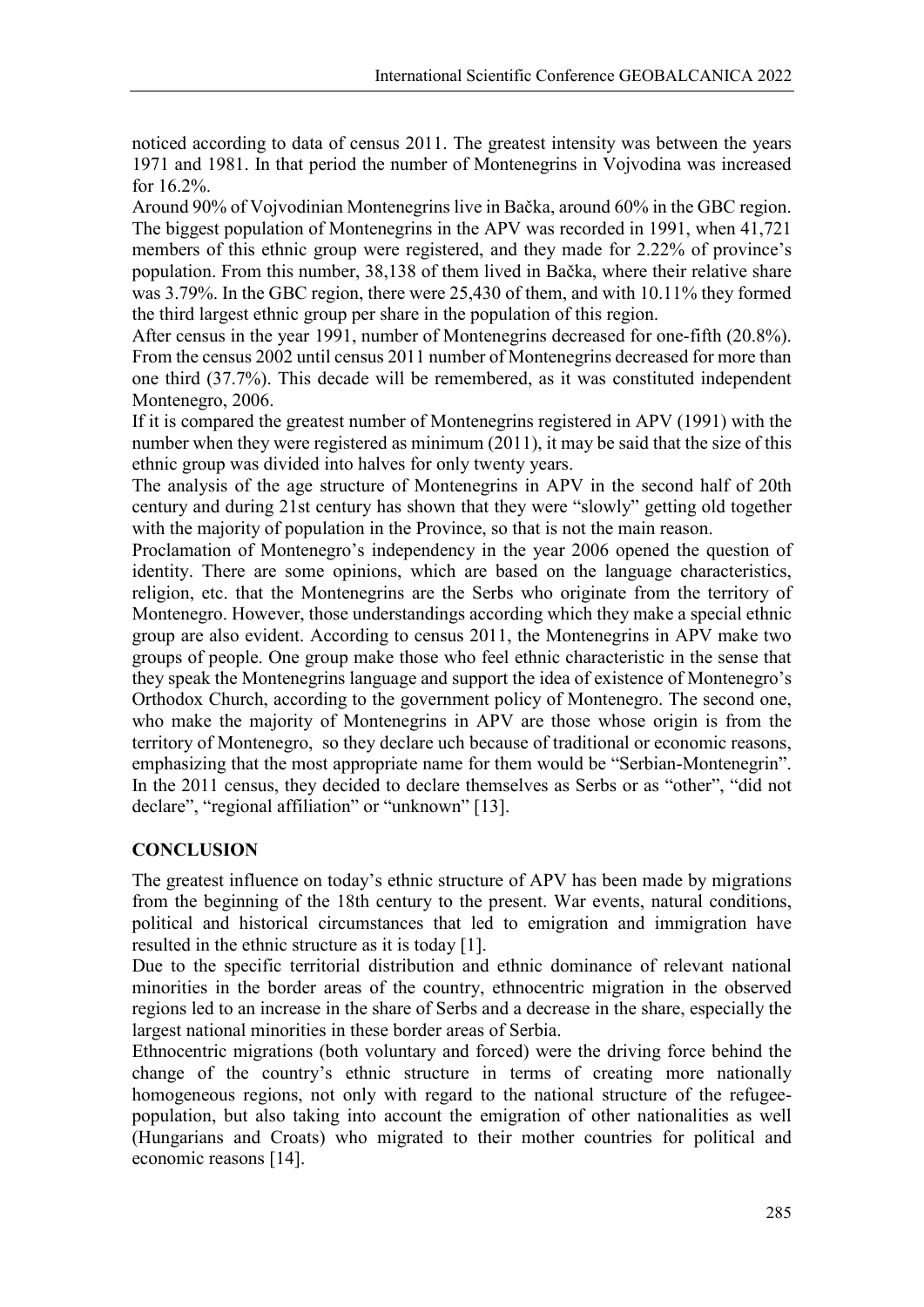Serbs held absolute majority (50.58%) in the first post-war census in 1948. They didn't have even a relative majority (37.55%) in Bačka, while they were a relative majority (40.96%) in the GBC region. In all three regions during the observed period, the increase in the share of Serbs is constant and especially pronounced in the last inter-census period (2002-2011), so that the share of Serbs in APV in 2011 reached 67%, in Bačka 62%, and in the GBC region for the first time, Serbs have an absolute majority and make up 57.4%. In the observed period, the share of Hungarians in the total population was halved, and the share of Croats was reduced threefold. For other national minorities, not so many changes in the relative share are evident, except for the categories of Yugoslavs and Montenegrins, where after the disintegration of Yugoslavia and the separation of Montenegro, the right to free expression of ethnicity came to the fore.

Generally observed, it may be concluded that ethnic homogenization and spatial distribution of population at the end of the 20th and beginning of the 21st century were influenced by massive migrations, ethnically differentiated natural growth, nationalreligious "awakening" of many ethnic communities, more or less pronounced assimilation and integration processes, as well as a complex political and socio-economic situation in that period. It is justifiably assumed that the tendencies of changes in ethnic population structure are not finished, nor the processes which condition them. However it is not possible to foresee what the changes in ethnic composition will be in the forthcoming period, primarily because of unknown trends in population reproduction, and the even more unclosed questions of the direction and intensity of future internal and external migrations, stability of national determination of certain ethnic communities and similar [5].

Despite all these processes, the regions of GBC, Bačka and APV represents a real ethnic mosaic of various nationalities exceptionally differentiated by their ethnic-cultural characteristics, so good majority-minority relations. National minority rights protection and ethnic tolerance are the key to stability in this province.

# **REFERENCES**

[1] Bubalo-Živković, M., Kalenjuk, B., Lukić, T., Đerčan, B. (2018) "Who Is Still Engaged in Agriculture in Vojvodina?". In European Geographical Studies, 5(1).

[2] Pantelić, M. (2012): "Remediation and protection of Veliki baсki canal as a prerequisite for sustainable use of its development potential". PhD dissertation. University of Novi Sad, Faculty of Science and Mathematics, Department of Geography, Tourism and Hotel management, Novi Sad.

[3] Statistical Office of the Republic of Serbia (2012) "2011 Census of Population, Households and Dwellings in the Republic of Serbia - Population – Ethnicity 2011 - Data by municipalities and cities". Belgrade.

[4] Kicošev, S., Bubalo-Živković, M., Ivkov, A. (2006 ) "Stanovništvo Bačke" [Population of Bačka], Univerzitet u Novom Sadu, Prirodno-matematički fakultet, Departman za geografiju, turizam i hotelijerstvo, Novi Sad.

[5] Raduški, N. (2011) "Еthnic homogenization of Serbia in the period 1991-2002". In Journal of the Geographical Institute "Jovan Cvijić" SASA 61(2), 37-51.

[6] Statistical Office of the Republic of Serbia: Census books 1948, 1953, 1961, 1971, 1981, 2002 and 2011 - Data by municipalities and cities. Belgrade. Available online at <

https://www.stat.gov.rs/sr-Cyrl/publikacije/?d=4&r=>.Accessed on April 15, 2020.